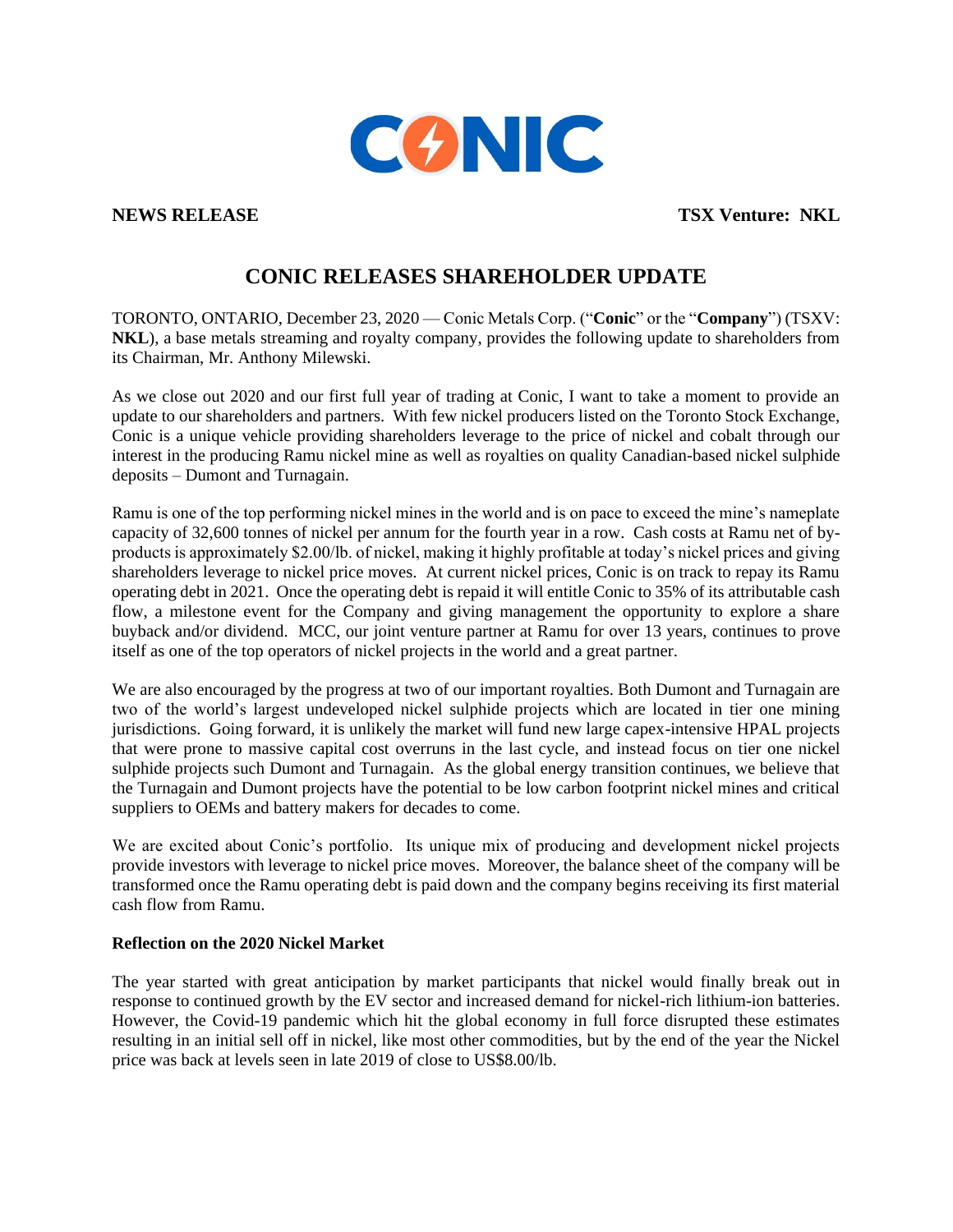As the world begins to emerge from the global pandemic and economies recover, the nickel market again is looking to EVs to drive future demand. Macquarie recently reported that at the end of October European EV car sales were up 119% over 2019 and global EV car sales are up 27%. This bodes well for nickel producers of battery suitable nickel (such as Ramu) as demand for this material is expected to strengthen in the years ahead. Nickel-rich lithium-ion batteries appear to have taken a stronghold in the industry with all major OEMs committing to lithium-ion as the power source for their slated line up of EVs.

What is especially interesting is that while the LME price of nickel has remained essentially flat on a yearon-year basis, nickel intermediates such as mixed hydroxide (MHP) or mixed sulphide (MSP) are realizing better pricing as lithium-ion battery manufacturers turn to this raw material. MHP which sold for less than 80% of the LME metal price in early 2020 is now being contracted at 80-85% of metal value according to independent authorities such as Benchmark and Macquarie. Similar circumstances are dictating terms for MSP and other nickel bearing materials.

As we move into 2021, we anticipate that with a successful retreat of the pandemic and a return to normality in global economies the demand for EV's will continue to accelerate. Conic is uniquely positioned to give investors exposure to that move through its interest in a producing nickel mine and its royalty portfolio.

Sincerely,

Anthony Milewski & the Conic Team

## **Corporate Update:**

As disclosed in the Company's quarterly MD&A, in Q3 2020 Conic successfully divested of its interest in two exploration projects in Papua New Guinea which is expected to save the Company close to US\$350k on an annual basis. This was in addition to the C\$6.9 million of cash the Company added to its balance sheet with the monetization of its equity interest in Giga Metals Corp. in September.

The Company has granted an aggregate of 3,420,000 incentive stock options and restricted share units ("RSUs") to certain of its directors, officers, advisers and consultants. The incentive stock options granted are exercisable at \$0.40 per share for a period of five years expiring December 23, 2025. Following the award of stock options and RSUs, the company currently has an aggregate of 8,343,333 options and RSUs issued and outstanding, representing approximately 9.8 per cent of its issued and outstanding share capital.

# **About Conic**

Conic Metals Corp. is a base metals company offering direct exposure to nickel and cobalt, both being critical elements of electric vehicles and energy storage systems. Conic holds an 8.56% joint-venture interest in the producing, long-life and world-class Ramu Nickel-Cobalt Operation located in Papua New Guinea which provides Conic with significant attributable nickel and cobalt production. In addition, Conic manages a portfolio of 11 nickel and cobalt royalties on development and exploration projects in Canada and Australia. Conic will continue to invest in a battery metals-focused portfolio of streams, royalties and direct interests in mineral properties containing battery metals.

### **Cautionary Note Regarding Forward-Looking Statements**

This news release contains certain information which constitutes 'forward-looking statements' and 'forward-looking information' within the meaning of applicable Canadian securities laws. Any statements that are contained in this news release that are not statements of historical fact may be deemed to be forwardlooking statements. Forward-looking statements are often identified by terms such as "may", "should",